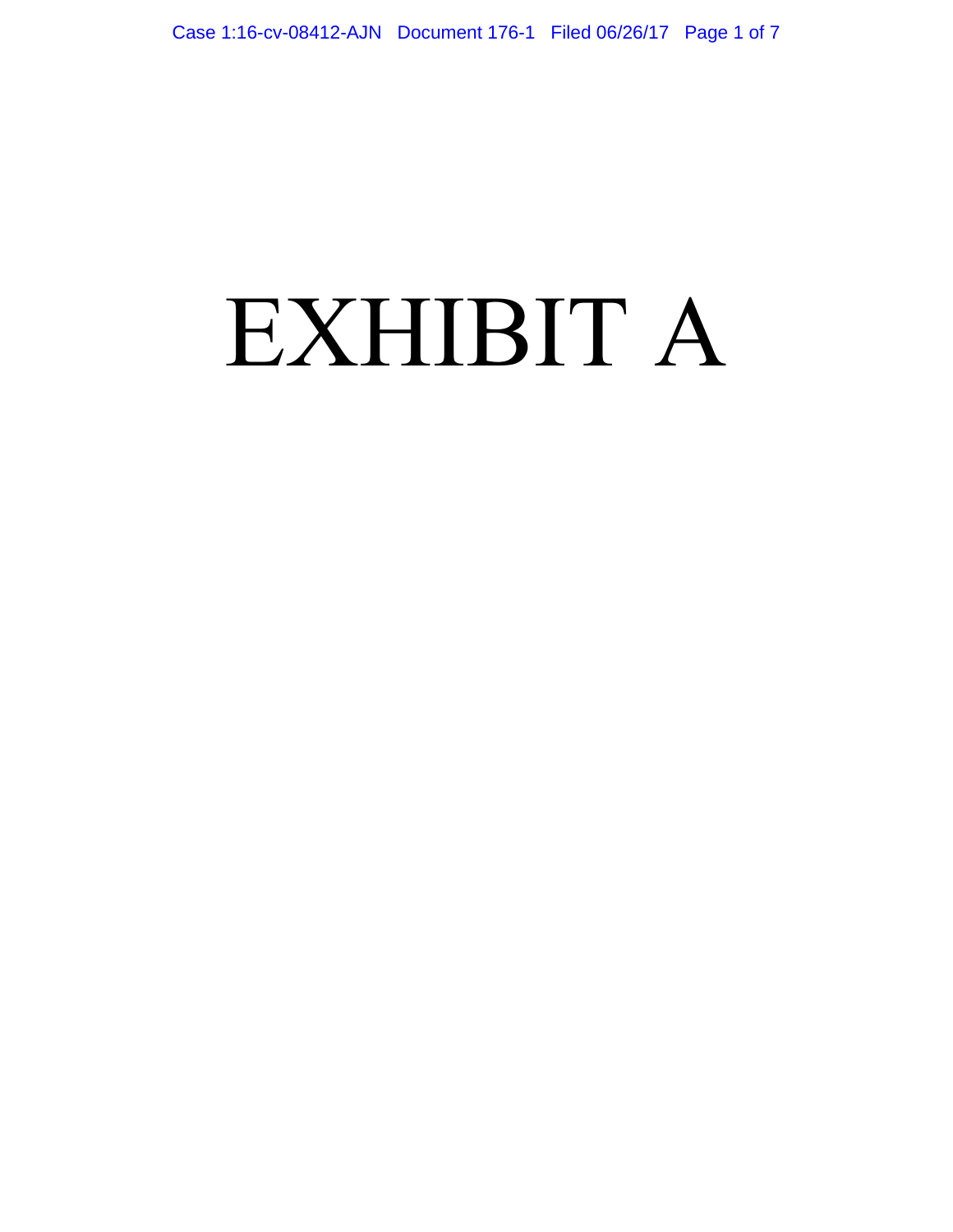### SUSMAN GODFREY L.L.P

www.susmangodfrey.com

**SUITE 5100** 1000 Louisiana Houston, Texas 77002-5096 (713) 651 - 9366

**SUITE 3800** 1201 Third Avenue 1901Avenue of Seattle, Washington 98101-3000 (206) 516 - 3880

Suite 950 the Stars Los Angeles, Ca 90067-6029 (310) 789-3100

32<sup>ND</sup> FLOOR 1301 ANVENUE OF THE **AMERICAS NEW YORK, NEW YORK** 10019-6023 (212) 336-8330

## **CLASS ACTIONS**

For over thirty-five years, Susman Godfrey has been one of the preeminent firms in the country in class action cases. We have secured billions of dollars in victories for our clients across many fields, including antitrust and price-fixing cases, securities litigation, consumer class actions, and products liability cases. From the Corrugated Container antitrust class action, where Steve Susman's team recovered \$500 million for the plaintiffs, to 2015's \$37.5 million class action win (\$23 million after fees and expenses) for a class of more than 7000 limited partners who invested in 12 oil and gas limited partnerships , the Firm has a tradition of winning results, against the fiercest adversaries, when the stakes are highest. Defendants have also recognized the expertise and prowess of the Firm in class action litigation and the Firm has been retained to represent Defendants in a number of high stakes class action cases.

Some of the other significant results in class action cases the Firm has handled include:

- In a seminal insurance class action filed in the Southern District of New York, resolved in September 2015, Susman Godfrey served as lead counsel in a case that challenged Phoenix Life Insurance Company's and PHL Variable Insurance Company's decision to raise the cost of insurance ("COI") nationwide on life insurance policy owners. After winning class certification and defeating two motions for class decertification and a motion for summary judgment, the case settled the day of the final Pretrial Conference less than two months before trial. Settlement terms included: \$48.5 million cash fund (\$34 million after fees and expenses), COI freeze through 2020, and a covenant by Phoenix not to challenge the policies, worth \$9 billion in face value, when the policies mature on the grounds of lack of insurable interest or misrepresentations in the application. At the final approval hearing, the Court concluded: "I want to say publicly that I think this is an excellent settlement. I think this is a superb – this may be the best settlement pound for pound for the class that I've ever seen."
- A class of 800,000 Comcast cable subscribers represented in part by Susman Godfrey alleged that between Jan. 1, 2003 and Dec. 31, 2008, Comcast and other cable companies entered into subscriber swaps and acquisitions that deterred over-builder competition and enabled Comcast to raise prices to supracompetitive levels, in violation of sections 1 and 2 of the Sherman Act. The parties settled for \$50 million after remand of the case from the U.S. Supreme Court. Final settlement (after fees and expenses) is to be determined later in 2015.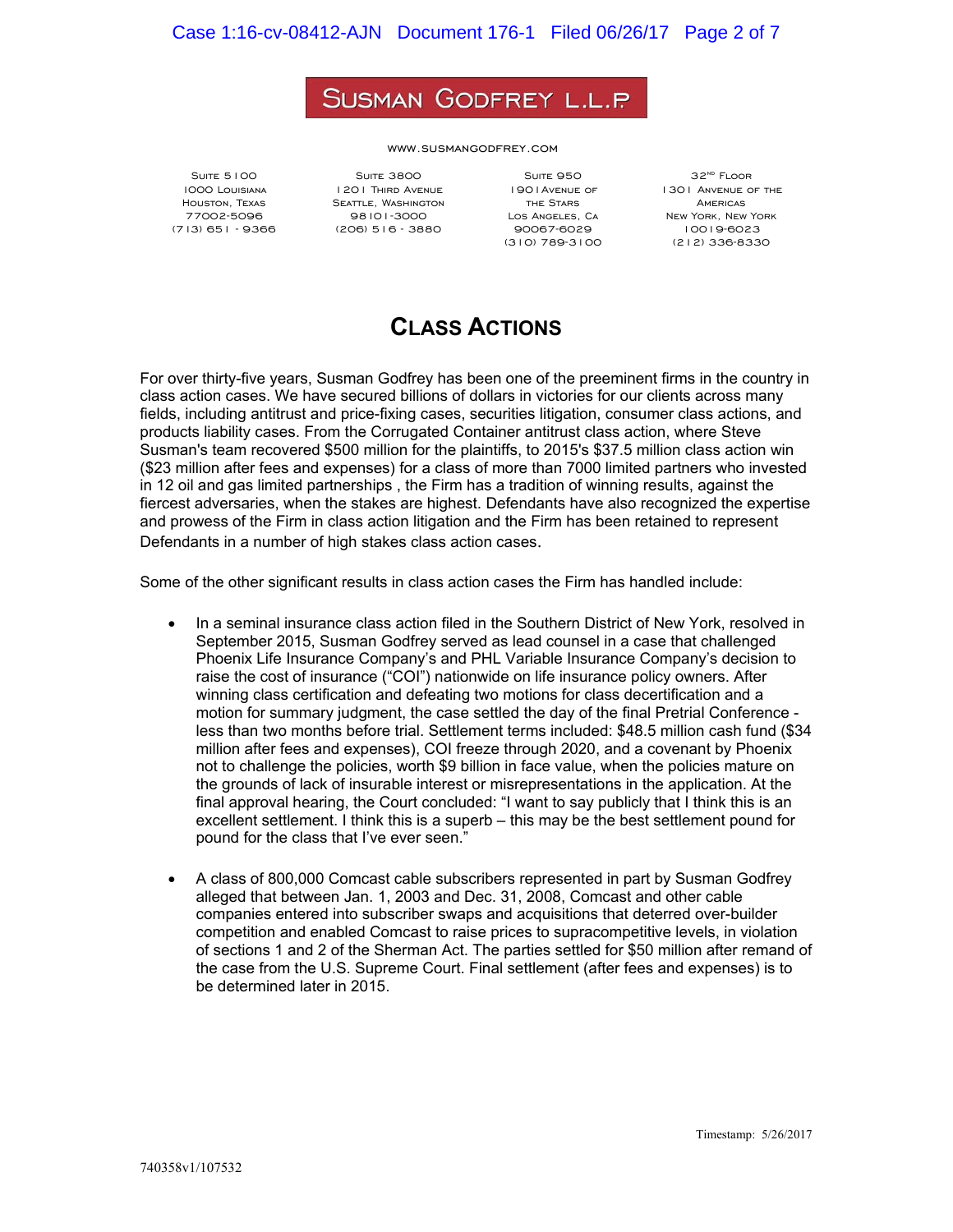- In May 2014 Susman Godfrey secured a \$19 million cash settlement for customers of two New York City tour bus companies (approximately \$12 million after fees and expenses), Coach USA Inc. and City Sights LLC, and their joint venture, Twin America LLC. The settlement ends an antitrust class action against the  $\Box$  joint venture, which plaintiffs said eliminated competition between the two bus companies and artificially raised prices for passengers.
- In December 2013 Susman Godfrey attorneys secured \$86 million in settlements (approximately \$62 million after fees and expenses) when serving as co-lead counsel in litigation involving more than 70 class action cases on behalf of airline passengers who alleged that between January 1, 2000 and August 1, 2007, Korean Air Lines and Asiana Airlines conspired to fix the price of air travel between the United States and the Republic of Korea. The lawsuit asserted that the two airlines, in violation of federal antitrust laws, participated in meetings, conversations and communications during which they agreed to establish artificially high prices for air passenger travel.
- In July 2013 Toyota Motor Corporation agreed to pay benefits worth up to \$1.6 billion (approximately \$1.4 billion after fees and expenses) to settle multi-district class action litigation pending in federal court in Santa Ana, California. In the litigation, plaintiffs, represented by Susman Godfrey, asserted claims for economic losses associated with recalls for unintended acceleration problems in Toyota, Lexus and Scion vehicles.
- In March 2013, Susman Godfrey secured a jury verdict in an antitrust price-fixing class action brought on behalf of direct purchasers of vitamin C against two Chinese vitamin C manufacturers. The \$54.1 million verdict was tripled as required by law and after adjusting for \$32.5 million in settlements with other defendants (\$19.5 million net of fees and expenses), a final judgment of \$147 million was entered against the defendants. The judgment is now on appeal to the Second Circuit Court of Appeals.
- Susman Godfrey represented investors who were allegedly defrauded into purchasing securities issued by the parent of mortgage lender IndyMac Bank. The complaint alleged that IndyMac had misrepresented its financial health and the quality of its lending practices. In January 2013, after more than five years of intense, hard-fought litigation, the court granted final approval of a \$6.5 million recovery for the class (approximately \$4 million after fees and expenses).
- In White, et al. v. NCAA, Susman Godfrey served as co-lead counsel in an antitrust class action alleging that the NCAA violated the federal antitrust laws by restricting amounts of athletic based financial aid. The NCAA settled and paid, after fees and expenses, an additional \$218 million for use by current student-athletes to cover the costs of attending college and paid \$10 million to cover educational and professional development expenses for former student-athletes.
- Susman Godfrey has been appointed to serve as lead or co-lead counsel in over a dozen antitrust class actions since 1996. In appointing Susman Godfrey co-lead counsel in one such case, In re Crude Oil, Judge Pauley praised the firm's long history of serving as "lead counsel in hundreds of class actions, including complex antitrust actions." See In re Crude Oil Commodity Futures Litig., No. 11-CV-3600 (WHP), 2012 WL 569195, at \*2 (S.D.N.Y. Feb. 14, 2012).

The information contained herein is revised frequently and is only accurate and current as of the date printed above. Please call us for the most recent edition.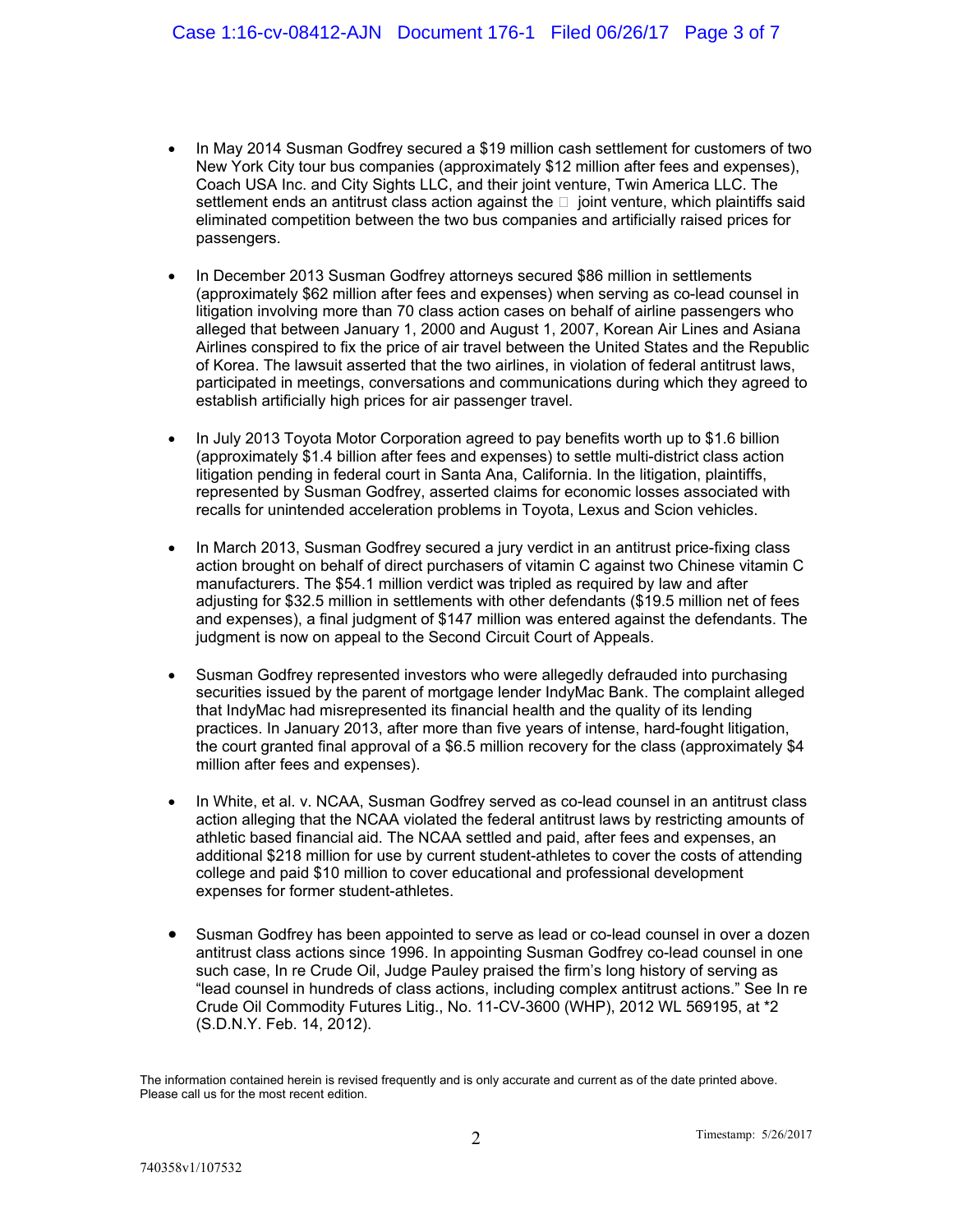## **SUSMAN GODFREYLLE**



## Steven G. Sklaver Partner

Los Angeles (310) 789-3123 ssklaver@susmangodfrey.com

## Overview

[Named one of C](http://www.susmangodfrey.com/media/1844/sskl_-_dj-2016_top_plaintiff_lawyers.pdf)[alifornia's Lawyer Attorneys of the Yea](http://www.susmangodfrey.com/media/1967/susman-dj-2017-clay.pdf)[r in 2017 and selected as 1 of the 30 Top Plaintiff Lawyers in](http://www.susmangodfrey.com/media/1844/sskl_-_dj-2016_top_plaintiff_lawyers.pdf) all of California in 2016 by The Daily Journal, Steven Sklaver has secured substantial litigation victories for both plaintiffs and defendants. For plaintiffs, Sklaver was lead counsel for a certified class of insurance policy owners, helping them achieve what the Court in the Southern District of New York described as "the best settlement pound for pound for the class that I've ever seen." You can read the Court's statement in f[ull here.](http://www.susmangodfrey.com/media/1334/phoenix-closing_transcript.pdf) You can also read more about the case in The Deal's profile on the litigatio[n here.](http://www.susmangodfrey.com/media/1332/phoenix_final.pdf) Sklaver was also lead trial and appellate counsel for investors against an insurance company that resulted in a complete victory and full pay-out of a \$20 million life insurance policy. A copy of the appellate court decision is availabl[e here](http://www.susmangodfrey.com/media/1333/ssklaver_-_teren_court_of_appeal_decision.pdf). To listen to Sklaver's appellate oral argument, clic[k here.](http://www.susmangodfrey.com/media/1850/4d1_court_of_appeal_edited.mp3) That matter was the feature cover story of t[he April 2012 California Lawyer.](https://ww2.callawyer.com/clstory.cfm?eid=921395)

Sklaver currently represents a class of animation employees in *In re Animation Workers* (N.D. Cal.) an antitrust action against the largest animation companies, including Disney, Pixar, Lucasfilms, DreamWorks, and Sony. The Cour[t certified the class](http://www.susmangodfrey.com/media/1845/2016-05-25-order-dckt-289_0-2.pdf) in 2016, and thus far over \$168 million in settlements have been secured (amount after fees and expenses is TBD). Sklaver also represents the former members of the legendary rock group The Turtles in Flo & Eddie, Inc. v. Sirius XM Radio, Inc. (C.D. Cal.) in a class action lawsuit against Sirius XM that settled less than 48 hours before the jury trial was scheduled to begin. Sirius XM agreed to pay class members a cash fund and royalties under a 10-year license that is valued up to \$99 million as compensation for publicly performing without a license Pre-1972 sound recordings. The settlement has received widespread media coverage from publications such [as The New York Times](http://mobile.nytimes.com/2016/11/29/arts/music/turtles-siriusxm-1972-copyright-settlement.html?smprod=nytcore-iphone&smid=nytcore-iphone-share&_r=0&referer)[, Billboard](http://www.billboard.com/biz/articles/7588977/siriusxm-could-pay-up-to-99m-as-part-of-flo-eddie-settlement)[, The Hollywood Reporter](http://www.hollywoodreporter.com/thr-esq/siriusxm-could-pay-up-99m-as-part-flo-eddie-settlement-950914)[,Law360](https://www.law360.com/articles/866707)[, Rolling Stone](http://www.rollingstone.com/music/news/siriusxm-settles-turtles-copyright-lawsuit-for-99-million-w452890)[, Variety,](http://variety.com/2016/biz/news/siriusxm-turtles-pre-1972-recordings-lawsuit-settlement-1201929173/) [Reuters](http://www.reuters.com/article/us-sirius-xm-holdgs-settlement-turtles-idUSKBN13O2JJ) an[d Managing IP](http://www.managingip.com/Blog/3602164/Flo-and-Eddie-SiriusXM-Usher-Justin-Bieber-women-inventors-Donald-Trump-Amazon-Cuba-trade-marksthe.html) and remains subject to Court approval.

Sklaver's many significant and widely covered class action results in 2016 helped secure Susman Godfrey's recognition as Law360's "Class Action Group of the Year" in early 2017. You can read that article announcing the awar[d here](http://www.susmangodfrey.com/media/1938/class-action-group-of-the-year-susman-godfrey.pdf).

For defendants, Sklaver has handled numerous employment class actions across the country. He served, along with the Managing Partner of Susman Godfrey, as trial counsel for Wal-Mart, the world's largest retailer, trying a large employment class action in California. He also successfully defended and defeated class certification in numerous, substantial wage and hour matters for Alta-Dena Certified Dairy, LLC, dairy producers for Dean Foods, one of the leading food and beverage companies in the United States. Copies of the pro-employer decisions are availabl[e here](http://www.susmangodfrey.com/media/1846/2016-10-25-alta-dena-dkt-73-order-denying-plaintiffs-class-cert-motion.pdf), [here](http://www.susmangodfrey.com/media/1847/16925082-0-31835.pdf), an[d here.](http://www.susmangodfrey.com/media/1848/show_temppl-9.pdf)

Sklaver has tried complex commercial and class action disputes — including jury trials and bench trials in federal and state court, as well as arbitrations. Sklaver graduated cum laude from Dartmouth College, magna cum laude and Order of the Coif from Northwestern University School of Law, and clerked for Judge David Ebel on the United States Court of Appeals for the Tenth Circuit. Sklaver also won the National Debate Tournament for Dartmouth College, and is just one of four individuals in debate history to win three national championships at the high school and collegiate level. From 2010-2017, Sklaver has been recognized every year as a "Super Lawyer" in Southern California, awarded to no more than the top 5% of the lawyers in the state of California (Law & Politics Magazine, Thomson Reuters).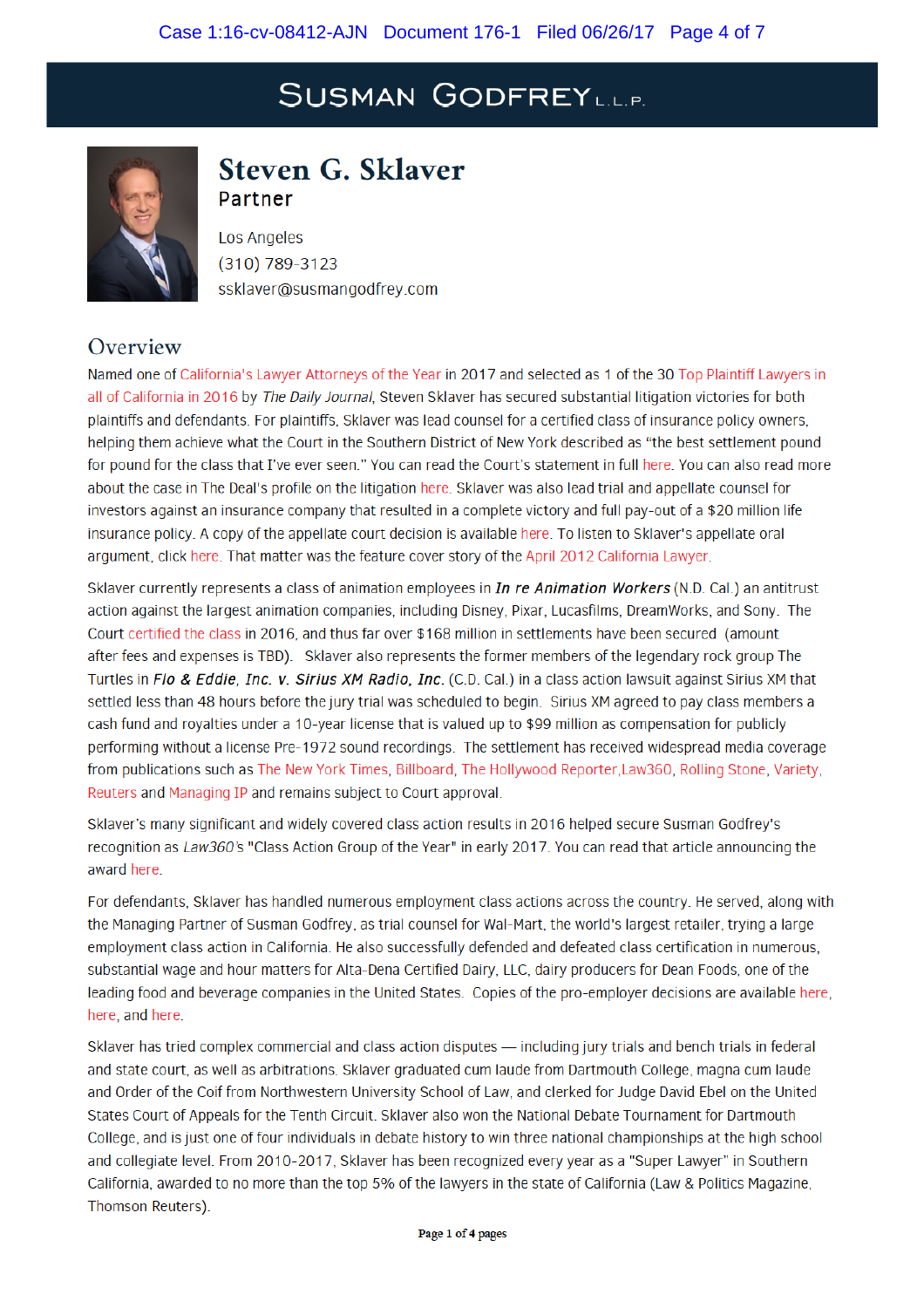#### Case 1:16-cv-08412-AJN Document 176-1 Filed 06/26/17 Page 5 of 7

Sklaver currently serves on the Board of Directors for the Western Center on Law & Poverty, the Los Angeles Metropolitan Debate League, and the Association of Business Trial Lawyers. Sklaver was also selected as the 2016- 2017 Ninth Circuit Judicial Conference Lawyer Representative

## Education

- Dartmouth College (B.A., cum laude)
- Northwestern University School of Law (J.D., magna cum laude and Order of the Coif)

## Judicial Clerkship

Law Clerk to the Honorable David M. Ebel, United States Court of Appeal for the Tenth Circuit

### Honors and Distinctions

- Named one of [California's Lawyer Attorneys of the Year](http://www.susmangodfrey.com/media/1967/susman-dj-2017-clay.pdf) in 2017 by The Daily Journal. Click [here](http://www.susmangodfrey.com/media/1971/0323-ldj-clay-turtles-2.jpg) for a photo of Sklaver, along with co-counsel, receiving the award.
- Selected as 1 of the 30 [Top Plaintiff Lawyers in all of California in 2016](http://www.susmangodfrey.com/media/1844/sskl_-_dj-2016_top_plaintiff_lawyers.pdf) by The Daily Journal
- 2010-2017 listings of Southern California "Super Lawyers" awarded to no more than the top 5% of the lawyers in the state of California (Law & Politics Magazine, Thomson Reuters)
- Northwestern Law Review member and editor
- National Debate Tournament (NDT) collegiate championship winner

## Articles and Speeches

"Federal Power to Commandeer State Courts: Implications for the Theory of Judicial Federalism," 32 Ind. L. Rev. 71 (1998) (with Martin H. Redish, Professor, Northwestern University School of Law).

#### Speaking Engagements

- Current COI Increases What's it All About? The Legal Perspective. ReFocus2017 Conference (Las Vegas, NV)
- Litigation Update: Will the Arthur Kramer Insurable-Interest Decision Lift the Cloud Over Much of the Litigation in the Market? The 2011 International Life Settlements Conference (London, England)
- Seeking Interlocutory Appellate Review of Class-Certification Rulings: Tactics, Strategies, and Selected Issues. Bridgeport 10th Annual Class Action Litigation Conference (Los Angeles, CA)
- PwC 2010 Securities Litigation Study Luncheon. (Los Angeles, CA)
- Life Settlement Litigation Update. 2010 Life Settlement Compliance Conference and Legal Round Table (Atlanta, GA)
- Litigation: What are the Legal Trends Affecting the Market? The Life Settlements Conference 2010 (Las Vegas, NV)

### Professional Associations and Memberships

- United States Supreme Court
- United States Court of Appeals for the Ninth and Tenth Circuits
- United States District Courts for the Central, Southern, Northern, and Eastern Districts of California and District of Colorado
- Admitted to state bars of Illinois, Colorado, and California
- Board of Directors, Los Angeles Metropolitan Debate League
- Board of Directors, Western Center on Law & Poverty

## Notable Representations

Class Actions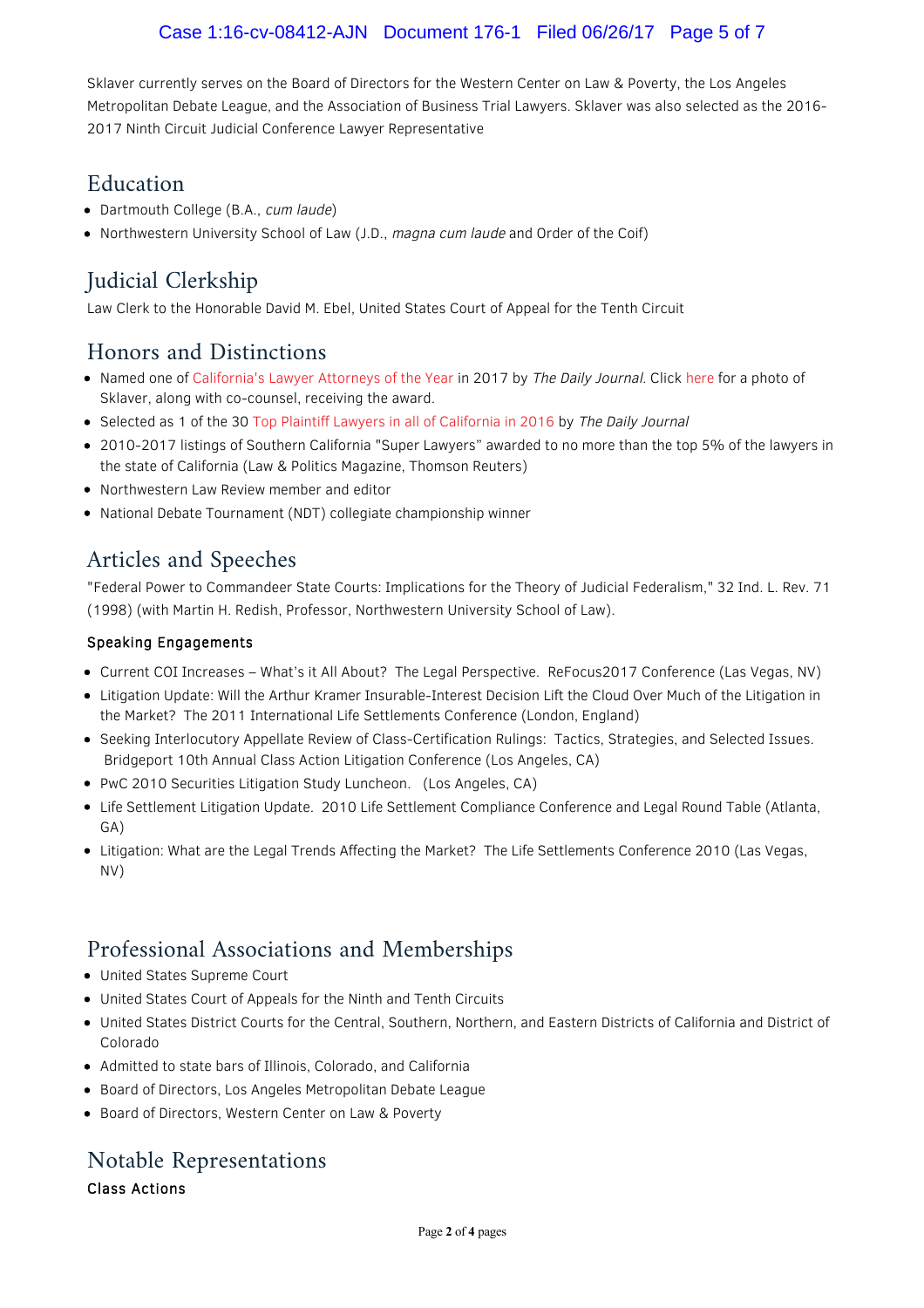#### Case 1:16-cv-08412-AJN Document 176-1 Filed 06/26/17 Page 6 of 7

- Copyright Infringement: Sklaver serves as co-lead counsel with the Gradstein & Marzano firm representing Flo & Eddie (the founding members of 70's music group, The Turtles) along with a class of owners of pre-1972 sound recordings for copyright violations by music provider Sirius XM. The day before trial was to commence before a California jury in federal court in late 2016, Flo & Eddie reached a landmark settlement with Sirius XM on behalf of the class in a deal potentially worth \$99 million. The Court granted preliminary approval of that class action settlement in January 2017 and final approval is set for May 2017. Click [here](http://www.susmangodfrey.com/news-awards/sg-news/gradstein-marzano-and-susman-godfrey-secure-settlement-valued-at-up-to-99-million-settlement-for-the-turtles-and-other-owners-of-pre-1972-sound-recordings-in-class-action-against-sirius-xm-radio/) for more. Sklaver with his co-leads were recently named ["California Lawyer Attorneys of the Year](http://www.susmangodfrey.com/media/1968/susman-dj-2017-clay.pdf)" by The Daily Journal for their outstanding legal work on this case.
- Insurance: In a seminal insurance class action filed in the Southern District of New York, resolved in September 2015, Mr. Sklaver served as lead counsel in a case that challenged Phoenix Life Insurance Company's and PHL Variable Insurance Company's decision to raise the cost of insurance ("COI") nationwide on life insurance policy owners. After winning class certification and defeating two motions for class decertification and a motion for summary judgment, the case settled the day of the final Pretrial Conference — less than two months before trial. Settlement terms included: \$48.5 million cash fund (\$34 million after fees and expenses), COI freeze through 2020, and a covenant by Phoenix not to challenge the policies, worth \$9 billion in face value, when the policies mature on the grounds of lack of insurable interest or misrepresentations in the application. At the final approval hearing, the Court concluded, "I want to say publicly that I think this is an excellent settlement. I think this is a superb – this may be the best settlement pound for pound for the class that I've ever seen." You can read the statement in full on page 3 [here.](http://www.susmangodfrey.com/media/1334/phoenix-closing_transcript.pdf) You can also read more about the case in The Deal's feature on the matter [here](http://www.susmangodfrey.com/media/1332/phoenix_final.pdf).
- Antitrust: In In re Automotive Parts Antitrust Litigation. In the largest price-fixing cartel ever brought to light, Mr. Sklaver and a team of Susman Godfrey lawyers run a massive MDL litigation in which the firm serves as co-lead counsel for a class of consumer plaintiffs in multidistrict price-fixing cases pending in a Detroit, Michigan federal court. The actions, alleging anti-competitive conduct, were brought by indirect purchasers of component parts included in over 20 million automobiles, and involve parts such as wire harnesses, instrument panel clusters, fuel senders, heater control panels and alternators.

The Department of Justice has imposed fines exceeding \$2.6 billion pursuant to guilty plea agreements with some of the defendants, and its investigation is still ongoing. The Susman Godfrey team together with its co-lead counsel has defeated multiple motions to dismiss. Settlements have been reached with a certain defendants for a combined \$620 million thus far. Final settlement (after fees and expenses) has not yet been determined. The case remains ongoing against the remaining defendants.

#### LIFE SETTLEMENTS

- Represented Jonathan Berck, as Trustee of the Rosamond Janis Insurance Trust in a \$5 million rescission claim brought by the Lincoln Life and Annuity Company of New York for alleged violations of New York's insurable interest laws and other "STOLI" (stranger originated life insurance) related claims. RESULT: Summary judgment granted in favor of my client. A copy of the summary judgment order is available [here.](http://www.susmangodfrey.com/media/1339/ssklaver_-_janis.pdf)
- Won reversal in a \$20 million life settlement rescission lawsuit against Lincoln Life & Annuity Company of New York. Lincoln's lawsuit was based on allegations that the insurance policies lacked an insurable interest because they were procured by third-parties for investment purposes and because there were net worth and other misrepresentations in the applications. The appellate court ordered that the trial court enter judgment in favor of the trust. The appellate court also affirmed our trial court victory that Lincoln's fraud claim was time barred because the policies were incontestable. The case is Lincoln Life & Annuity Co. of New York v. Jonathan Berck, as Trustee of the Jack Teren Insurance Trust, Court of Appeal Case No. D056373 (Cal. Ct. App. May 17, 2011). A [copy of the appellate court decision is available](http://www.susmangodfrey.com/content/documents/R-Z/Sklaver_S/Audio/4D1_COURT_OF_APPEAL_Edited.mp3) [here](http://www.susmangodfrey.com/media/1333/ssklaver_-_teren_court_of_appeal_decision.pdf)[. To listen to Mr. Sklaver's appellate oral argument, click](http://www.susmangodfrey.com/content/documents/R-Z/Sklaver_S/Audio/4D1_COURT_OF_APPEAL_Edited.mp3) here. The Teren case was the feature, cover story of the April 2012 [California Lawyer](http://www.callawyer.com/clstory.cfm?eid=921395).
- Represents investors, trusts, trustees, brokers, and insureds in life settlement and STOLI litigation across the country against insurance companies seeking to rescind policies with face values worth more than \$125 million. [Mr. Sklaver is also a frequent speaker and commentator on life settlement and STOLI litigation, in both trade](http://www.susmangodfrey.com/media/1338/sskl_-_trade_publications.pdf) publications and [conferences](http://www.susmangodfrey.com/media/1337/sskl_-_conferences.pdf).

#### FINANCIAL FRAUD

Represented Royal Standard Minerals, which was the plaintiff in a federal securities lawsuit against a "group" of